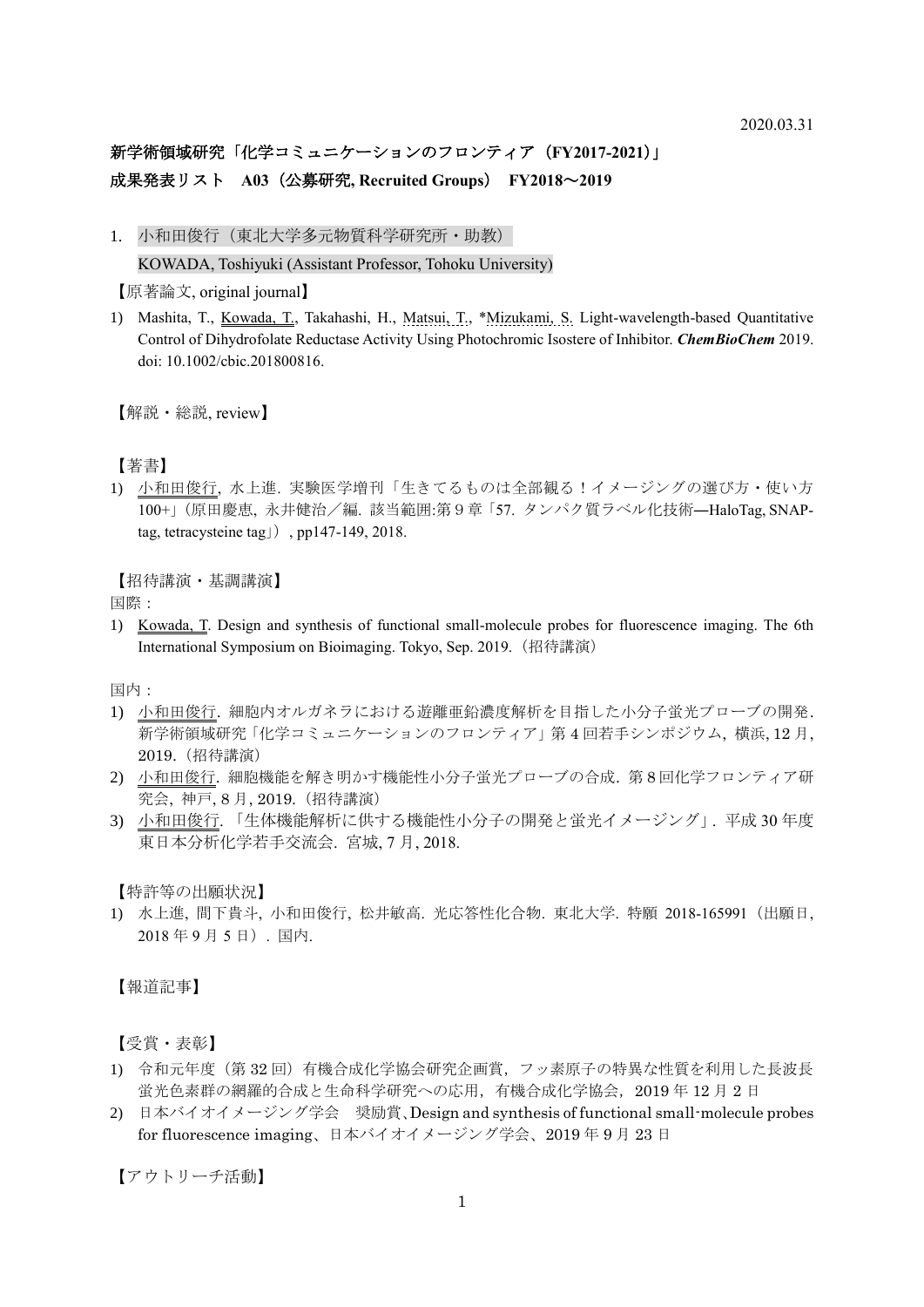2. 金子周司(京都大学大学院薬学研究科・教授)

## KANEKO, Shuji (Professor, Kyoto University)

【原著論文, original journal】

- 1) Wada, S., Yanagida, J., Sasase, H., Zhang, T., Li, X., Kamii, H., Domoto, M., Deyama, S., Hinoi, E., Yamanaka, A., Nishitani, N., Nagayasu, K., Kaneko, S., Minami, M., \*Kaneda, K. Acute restraint stress augments the rewarding memory of cocaine through activation of α1 adrenoceptors in the medial prefrontal cortex of mice. *Neuropharmacology.* 166, 107968, 2020.
- 2) Zhang, T., Yanagida, J., Kamii, H., Wada, S., Domoto, M., Sasase, H., Deyama, S., Takarada, T., Hinoi, E., Sakimura, K., Yamanaka, A., Maejima, T., Mieda, M., Sakurai, T., Nishitani, N., Nagayasu, K., Kaneko, S., Minami, M., \*Kaneda, K. Glutamatergic neurons in the medial prefrontal cortex mediate the formation and retrieval of cocaine-associated memories in mice. *Addict. Biol.* 25, e12723, 2020.
- 3) Nagai, Y., Nishitani, N., Yasuda, M., Ueda, Y., Fukui, Y., Andoh, C., Shirakawa, H., Nakagawa, T., Inoue, KI., \*Nagayasu, K., Kasparov, S., Nakamura, K., \*Kaneko, S. Identification of neuron-type specific promoters in monkey genome and their functional validation in mice. *Biochem. Biophys. Res. Commun.* 518, 619-624, 2019.
- 4) Nishitani, N., \*Ohmura, Y., Nagayasu, K., Shibui, N., Kaneko, S., Ohashi, A., Yoshida, T., Yamanaka, A., Yoshioka, M. CRISPR/Cas9-mediated in vivo gene editing reveals that neuronal 5-HT1A receptors in the dorsal raphe nucleus contribute to body temperature regulation in mice. *Brain. Res.* 1719, 243-252, 2019.
- 5) Kakae, M., Tobori, S., Morishima, M., Nagayasu, K., \*Shirakawa, H., *Kaneko, S.* Depletion of microglia ameliorates white matter injury and cognitive impairment in a mouse chronic cerebral hypoperfusion model. *Biochem. Biophys. Res. Commun.* 514, 1040-1044, 2019.
- 6) Ito, S., Deyama, S., Domoto, M., Zhang, T., Sasase, H., Fukao, A., Esaki, H., Hinoi, E., Kaneko, S., \*Kaneda, K. Effects of the synthetic cannabinoid 5F-AMB on anxiety and recognition memory in mice. *Psychopharmacology.* 236, 2235-2242, 2019.
- 7) Kakae, M., Miyanohara, J., Morishima, M., Nagayasu, K., Mori, Y., \*Shirakawa, H., Kaneko, S. Pathophysiological role of TRPM2 in age-related cognitive impairment in mice. *Neuroscience.* 408, 204-213, 2019.
- 8) Nishitani, N., \*Nagayasu, K., Asaoka, N., Yamashiro, M., Andoh, C., Nagai, Y., Kinoshita, H., Kawai, H., Shibui, N., Liu, B., Hewinson, J., Shirakawa, H., Nakagawa, T., Hashimoto, H., \*Kasparov, S., \*Kaneko, S. Manipulation of dorsal raphe serotonergic neurons modulates active coping to inescapable stress and anxietyrelated behaviors in mice and rats. *Neuropsychopharmacology.* 44, 721-732, 2019.
- 9) Asaoka, N., Nishitani, N., Kinoshita, H., Nagai, Y., Hatakama, H., \*Nagayasu, K., Shirakawa, H., Nakagawa, T., \*Kaneko, S. An Adenosine A2A Receptor Antagonist Improves Multiple Symptoms of Repeated Quinpirole-Induced Psychosis. *eNeuro.* 6, pii: ENEURO.0366-18.2019. 2019.
- 10) Andoh, C., Nishitani, N., Hashimoto, E., Nagai, Y., Takao, K., Miyakawa, T., Nakagawa, T., Mori, Y., Nagayasu, K., \*Shirakawa, H., Kaneko S. TRPM2 confers susceptibility to social stress but is essential for behavioral flexibility. *Brain Res.* 1704, 68-77, 2018.
- 11) Tsutsui, M., Hirase, R., Miyamura, S., Nagayasu, K., Nakagawa, T., Mori, Y., \*Shirakawa, H., Kaneko, S. TRPM2 Exacerbates Central Nervous System Inflammation in Experimental Autoimmune Encephalomyelitis by Increasing Production of CXCL2 Chemokines. *J Neurosci.* 38, 8484-8495, 2018.
- 12) Hiyama, H., Yano, Y., So, K., Imai, S., Nagayasu, K., Shirakawa, H., \*Nakagawa, T., Kaneko, S. TRPA1 sensitization during diabetic vascular impairment contributes to cold hypersensitivity in a mouse model of painful diabetic peripheral neuropathy. *Mol Pain.* 14, 1744806918789812, 2018.
- 13) Miyanohara, J., Kakae, M., Nagayasu, K., Nakagawa, T., Mori, Y., Arai, K., \*Shirakawa, H., Kaneko, S. TRPM2 Channel Aggravates CNS Inflammation and Cognitive Impairment via Activation of Microglia in Chronic Cerebral Hypoperfusion. *J Neurosci.* 38, 3520-3533, 2018.

【解説・総説, review】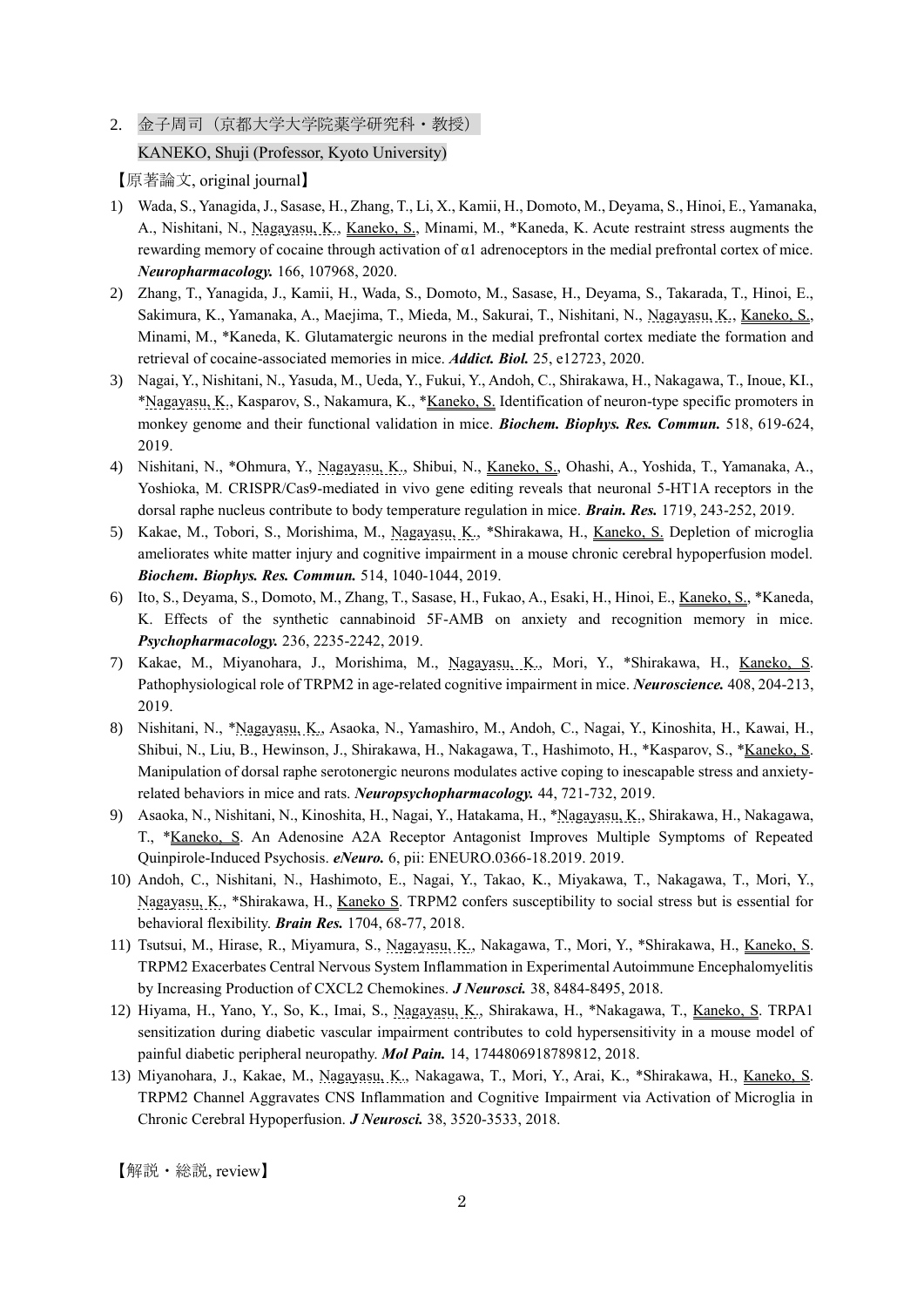1) \*Kaneko, S., Nagashima, T. Drug Repositioning and Target Finding Based on Clinical Evidence. *Biol. Pharm. Bull.* 43, 362-365, 2020.

【著書】

【招待講演・基調講演】

国際:

- 1) Kaneko, S. Exploration of the Molecular Mechanism of Side Effects. Systems Pharmacology and Artificial Intelligence (AI) based on Real World "Big" Data, Kyoto, Japan, July, 2018.
- 2) Kaneko, S. Role of TRPA1 in ischemia/reperfusion-induced painful dysesthesia and oxaliplatin-induced cold hypersensitivity. 18th World Congress of Basic and Clinical Pharmacology, Kyoto, Japan, July, 2018.

国内:

- 1) 金子周司. 臨床エビデンスに基づくドラッグリポジショニングと創薬標的の発見. 日本薬物動態学 会第 34 回年会, つくば市, 12 月, 2019.(招待講演)
- 2) 金子周司. データ駆動型研究で生まれる仮説と予測が変える薬理学. 第93回日本薬理学会年会, 横 浜, 3 月, 2020.(招待講演)(誌上開催)
- 3) 金子周司, 長島卓也, 戸田千尋, 酒井幸, 永安一樹. 医療ビッグデータを薬物治療と創薬に活かす-序論:どんなデータがあって何にどう有用なのか? 日本薬学会第 140 年会, 京都, 3 月, 2020. (招 待講演)(誌上開催)
- 4) 金子周司. 臨床エビデンスに基づくドラッグ・リポジショニングと創薬標的の発見. 第 92 回 日本薬理学会年会. 大阪, 3 月, 2019.

【特許等の出願状況】

1) 特願 2019-122840 遅発性ジスキネジアの治療又は予防組成物、及び遅発性ジスキネジアを治療又は 予防するための有効成分のスクリーニング方法、令和元年 7 月 1 日

【報道記事】

【受賞・表彰】

【アウトリーチ活動】

3. 岩田浩明(京都大学大学院医学研究科人間健康科学系専攻・特定助教) IWATA, Hiroaki (Assistant Professor, Kyoto University)

【原著論文, original journal】

1) Iwata, H., Kojima, R., \*Okuno, Y. An in silico approach for integrating phenotypic and target-based approaches in drug discovery. *Molecular Informatics*, 39. 1-2, 2020.

【解説・総説, review】

【著書】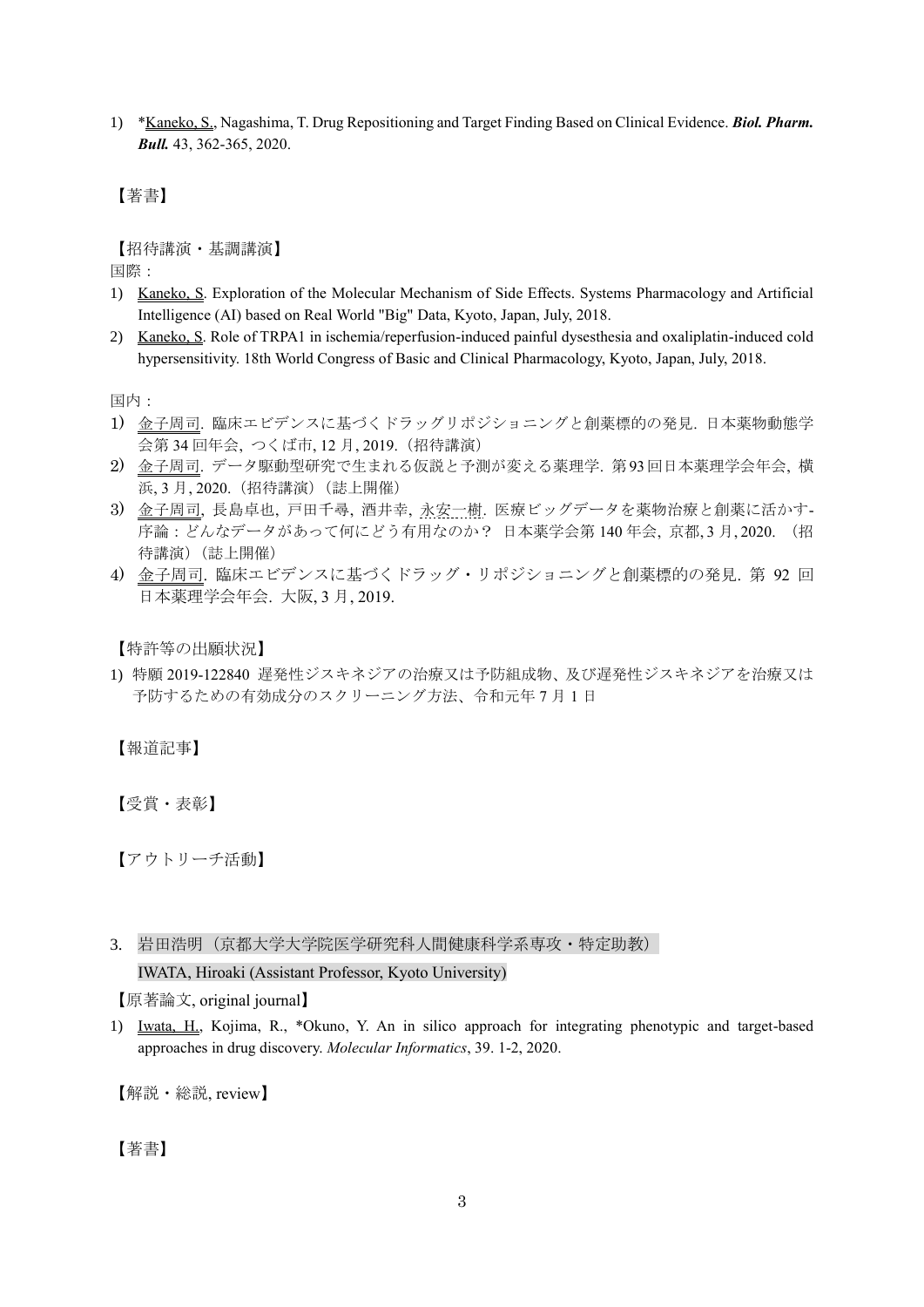【招待講演・基調講演】

国内:

- 1) 岩田浩明. Application of artificial intelligence for drug repositioning. 第 93 回薬理学会, 神奈川, 2020. (招待講演)(誌上開催)
- 2) 岩田浩明. 医薬品開発プロセスにおける AI応用. 興和株式会社富士研究所, 静岡, 2019(招待講演)

【特許等の出願状況】

【報道記事】

【受賞・表彰】

【アウトリーチ活動】

4. 諸橋賢吾(東京理科大学理工学部応用生物科学科・准教授) MOROHASHI, Kengo (Associate Professor, Tokyo University of Science)

【原著論文, original journal】

1) Arai, H., Yanagiura, K., Toyama, Y., \*Morohashi, K. Genome-wide analysis of MpBHLH12, a IIIf basic helixloop-helix transcription factor of Marchantia polymorpha. *J. Plant Res.* 132, 197-209, 2019.

【解説・総説, review】

1) \*Morohashi, K., Russinova, E. Towards a next step of the research of regulatory networks in plant growth and development. *J. Plant Res.* 132, 155-157, 2019.

【著書】

【招待講演・基調講演】

【特許等の出願状況】

【報道記事】

【受賞・表彰】

【アウトリーチ活動】

1) 親子科学実験教室(千葉,2018 年 7 月 27 日〜29 日)において、小学生および保護者(約 50 名) に対して「DNA を見てみよう(ブロッコリーから DNA を抽出する実験)」を行い関連領域の紹介 を行った。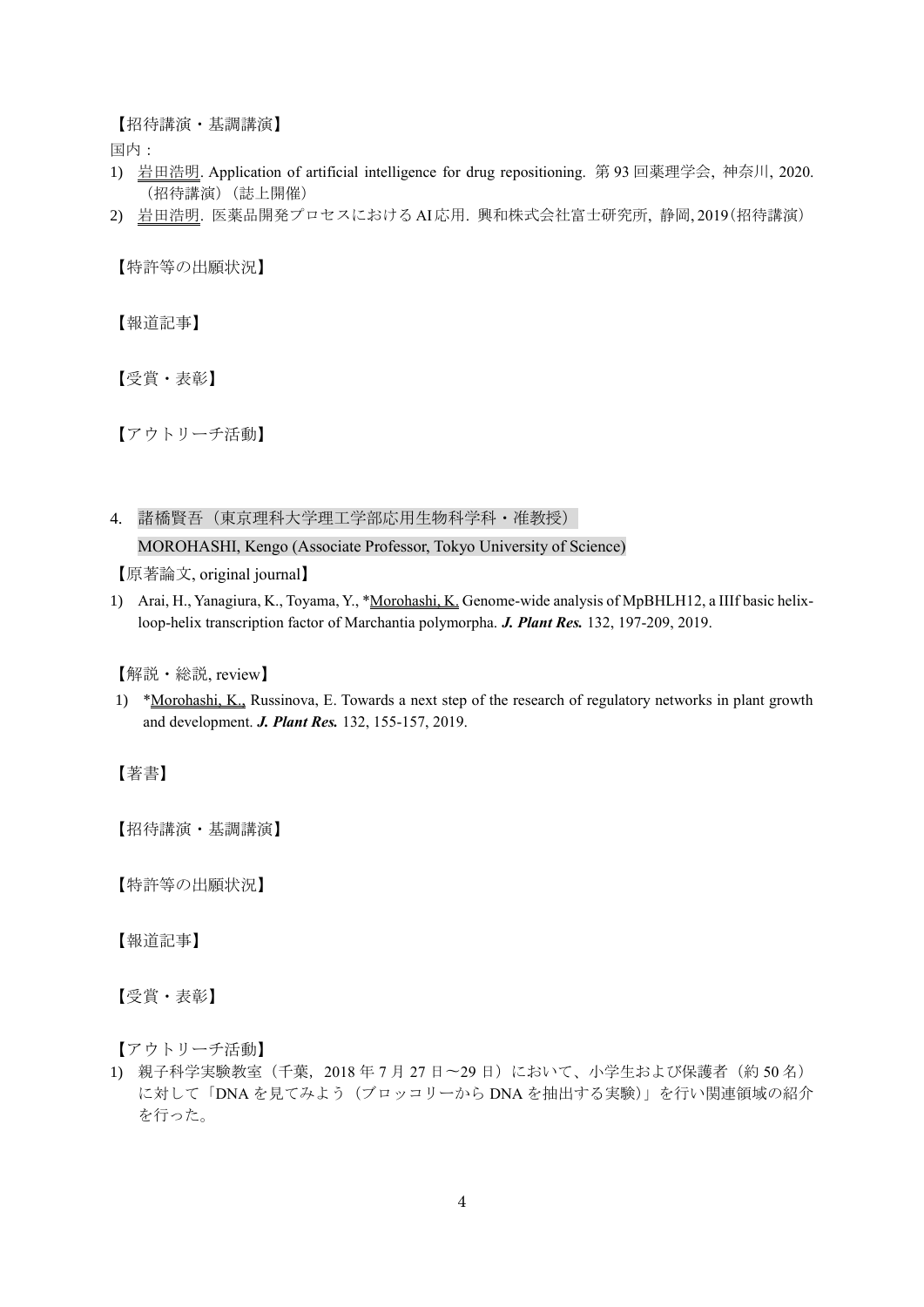5. 清宮啓之(公益財団法人がん研究会がん化学療法センター分子生物治療研究部・部長) SEIMIYA, Hiroyuki (Chief, The Cancer Institute of JFCR)

【原著論文, original journal】

- 1) Kawakami, R., Mashima, T., Kawata, N., Kumagai, K., Migita, T., Sano, T., Mizunuma, N., Yamaguchi, K., \*Seimiya, H. ALDH1A3-mTOR axis as a therapeutic target for anticancer drug-tolerant persister cells in gastric cancer. *Cancer Sci.* 111, 962-973, 2020.
- 2) Jang, M.K., Mashima, T., \*Seimiya, H. Tankyrase inhibitors target colorectal cancer stem cells via AXINdependent downregulation of c-KIT tyrosine kinase. *Mol. Cancer Ther.* 19, 765-776, 2020.
- 3) Matsusaka, S., Hanna, D.L., Ning, Y., Yang, D., Cao, S., Berger, M.D., Miyamoto, Y., Suenaga, M., Dan, S., Mashima, T., Seimiya, H., Zhang, W., \*Lenz, H.J. Epidermal growth factor receptor mRNA expression: A potential molecular escape mechanism from regorafenib. *Cancer Sci.* 111, 441-450, 2020.
- 4) Mizutani, A., \*Seimiya, H. Tankyrase promotes primary precursor miRNA processing to precursor miRNA. *Biochem. Biophys. Res. Commun.* 522, 945-951, 2020.
- 5) \*Suenaga, M., Wakatsuki, T., Mashima, T., Ogura, M., Ichimura, T., Shinozaki, E., Nakayama, I., Osumi, H., Ota, Y., Takahari, D., Chin, K., Seimiya, H., Yamaguchi, K. A phase I study to determine the maximum tolerated dose of trifluridine/tipiracil and oxaliplatin in patients with refractory metastatic colorectal cancer: LUPIN study. *Invest. New Drugs.* 38, 111-119, 2020.
- 6) \*Mashima, T., Iwasaki, R., Kawata, N., Kawakami, R., Kumagai, K., Migita, T., Sano, T., Yamaguchi, K., \*Seimiya, H. *In silico* chemical screening identifies epidermal growth factor receptor as a therapeutic target of drug-tolerant CD44v9-positive gastric cancer cells. *Br J Cancer.* 121, 846-856, 2019.
- 7) \*Shirai, F., Tsumura, T., Yashiroda, Y., Yuki, H., Niwa, H., Sato, S., Chikada, T., Koda, Y., Washizuka, K., Yoshimoto, N., Abe, M., Onuki, T., Mazaki, Y., Hirama, C., Fukami, T., Watanabe, H., Honma, T., Umehara, T., Shirouzu, M., Okue, M., Kano, Y., Watanabe, T., Kitamura, K., Shitara, E., Muramatsu, Y., Yoshida, H., Mizutani, A., Seimiya, H., Yoshida, M., \*Koyama, H. Discovery of novel spiroindoline derivatives as selective tankyrase inhibitors. *J Med Chem.* 62, 3407-3427, 2019.
- 8) Okamoto, K., \*Seimiya, H. Revisiting telomere shortening in cancer. *Cells* 8, 107, 2019.
- 9) Okamoto, K., Ohishi, T., Kuroiwa, M., Iemura, S. I., Natsume, T., \*Seimiya, H. MERIT40-dependent recruitment of tankyrase to damaged DNA and its implication for cell sensitivity to DNA-damaging anticancer drugs. *Oncotarget* 9, 35844-35855, 2018.
- 10) Mizutani, A., Yashiroda, Y., Muramatsu, Y., Yoshida, H., Chikada, T., Tsumura, T., Okue, M., Shirai, F., Fukami, T., Yoshida, M., \*Seimiya, H. RK-287107, a potent and specific tankyrase inhibitor, blocks colorectal cancer cell growth in a preclinical model. *Cancer Sci.* 109, 4003-4014, 2018.
- 11) Ma, Y., Tsushima, Y., Sakuma, M., Sasaki, S., Iida, K., Okabe, S., Seimiya, H., Hirokawa, T., \*Nagasawa, K. Development of G-quadruplex ligands for selective induction of a parallel-type topology. *Organic Biomol. Chem.* 16, 7375-7382, 2018.
- 12) Hatta, T., Iemura, S.I., Ohishi, T., Nakayama, H., Seimiya, H., Yasuda, T., Iizuka, K., Fukuda, M., Takeda, J., \*Natsume, T., \*Horikawa, Y. Calpain-10 regulates actin dynamics by proteolysis of microtubule-associated protein 1B. *Sci. Rep.* 8, 16756, 2018.
- 13) Fujiwara, C., Muramatsu, Y., Nishii, M., Tokunaka, K., Tahara, H., Ueno, M., Yamori, T., Sugimoto, Y., \*Seimiya, H. Cell-based chemical fingerprinting identifies telomeres and lamin A as modifiers of DNA damage response in cancer cells. *Sci. Rep.* 8, 14827, 2018.

【解説・総説, review】

- 1) \*清宮啓之. テロメア制御因子を標的とした革新的がん治療薬の開発.医学のあゆみ「がん研究 10 か年戦略の成果と課題 —基礎から実用化までをつなぐ研究開発」, 271, 781-787, 2019.
- 2) Okamoto, K., \*Seimiya, H. From the wings to the center stage of chromosomes. *J. Biol. Chem.* 294, 17723- 17724, 2019.
- 3) \*Sueoka, E., Watanabe, T., Mashima, T., Shirakami, Y., Komori, A., Matsuo, K., Yoshikawa, H.Y., Cho, K.A.,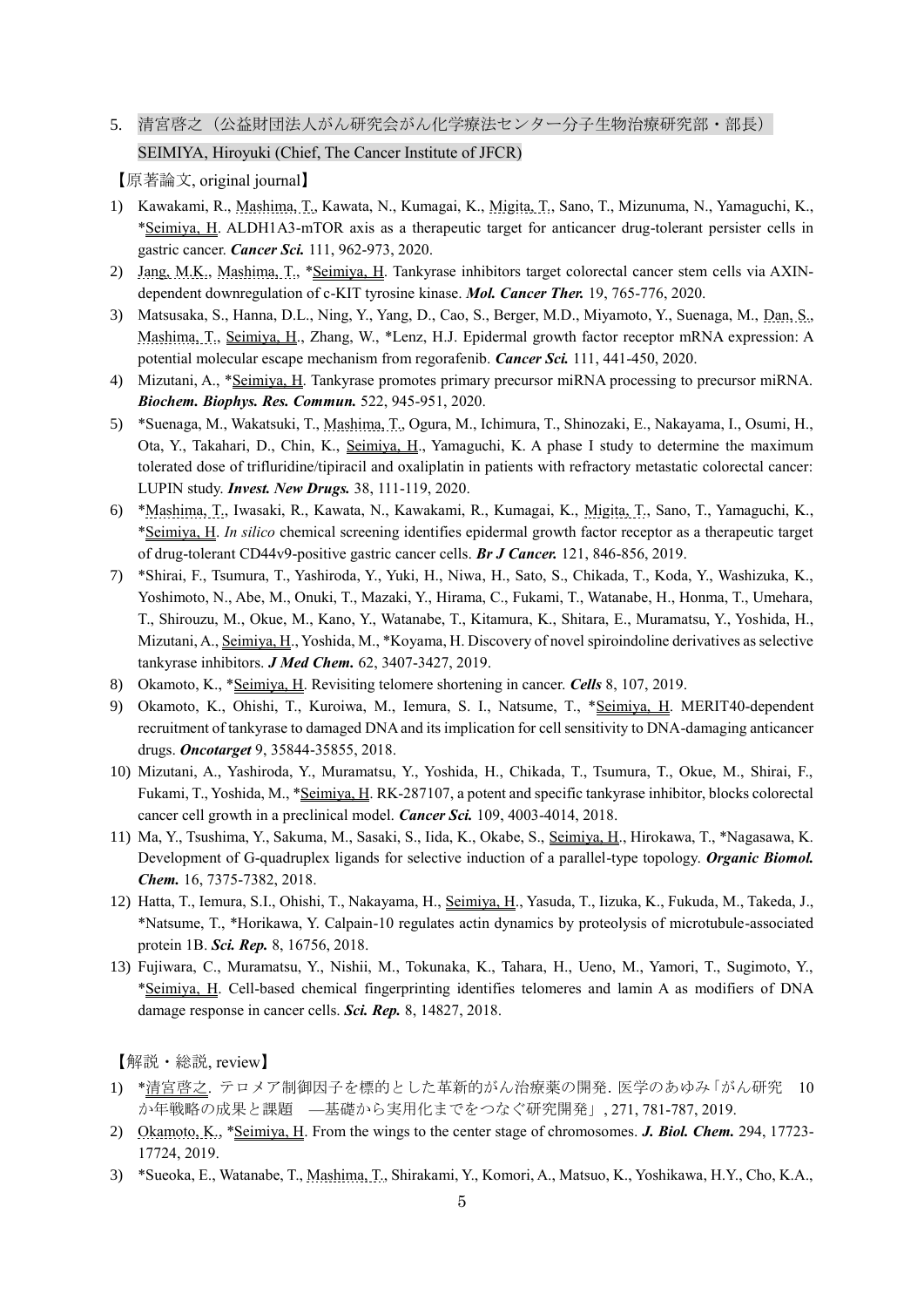Park, T.J., Seimiya, H., Kim, E.G., Suganuma, M., Chung, J. Meeting report of the 14th Japan-Korea joint symposium on cancer and aging research: current status of translational research and approaches to precision medicine. *J. Cancer Res. Clin. Oncol.* 145, 1263-1271, 2019.

## 【著書】

- 1) \*清宮啓之(編). 進化するがん創薬 がん科学と薬物療法の最前線, 化学同人, 単行本(総ページ 数 324), 2019.
- 2) \*新家一男,清宮啓之.テロメラーゼ関連薬剤.決定版 阻害剤・活性化剤ハンドブック,秋山徹, 河府和義(編),羊土社, pp.536-553, 2019.

【招待講演・基調講演】

国際:

- 1) Seimiya, H. Telomere as the starting point of anticancer drug discovery. LyonSE&N–ELyT Workshop 2020. Lyon, France, Feb. 2020(招待講演)
- 2) Seimiya, H. Telomere as the starting point of anticancer drug discovery. The 7th Symposium, RIKEN-Max Planck Joint Research Center. Munich, Germany, Sep. 2019.(招待講演)
- 3) Seimiya, H. Telomere as the starting point of anticancer drug discovery. 11th AACR-JCA Joint Conference on Breakthroughs in Cancer Research: Biology, to Precision Medicine, Hawaii, USA, February, 2019.

国内:

- 1) 清宮啓之.染色体の末端から始まるがん創薬.JSPS「日本におけるケミカルバイオロジーの新展開」 に関する産学協力研究委員会,東京,12 月,2019.(招待講演)
- 2) 清宮啓之.ケミカルツールを利用した四重鎖核酸の統合機能解析とその応用.化学コミュニケーシ ョンのフロンティア第6回公開シンポジウム,横浜,12 月,2019.(招待講演)
- 3) 清宮啓之.がんにおけるテロメア短縮のパラドクスを再考する.第 42 回分子生物学会年会ワーク ショップ,福岡,12 月,2019.(招待講演)
- 4) Seimiya H. Crossroads of telomere biology and cancer drug discovery.第 78 回日本癌学会学術総会コア シンポジウム,京都,9 月,2019.(招待講演)
- 5) 清宮啓之. 四重鎖核酸ケモプローブに対する細胞応答の解明とがん創薬への応用. 第92回日本生 化学会大会シンポジウム,横浜,9 月,2019.(招待講演)
- 6) Seimiya H. Tankyrase and G-quadruplex as molecular targets for cancer therapy. 第 25 回日本遺伝子細胞 治療学会シンポジウム,東京,7 月,2019.(招待講演)
- 7) 清宮啓之.染色体の末端から始まるがん創薬.徳島大学大学院医歯薬学研究部呼吸器・膠原病内科 学分野開講 48 周年記念会, 徳島, 5月, 2019. (基調講演)
- 8) Seimiya, H. G-quadruplex nucleic acids as a molecular target for cancer therapy. 第 77 回日本癌学会学術 総会, 大阪, 9 月, 2018.
- 9) Seimiya, H. G-quadruplex as a molecular target for cancer therapy. 第 41 回日本分子生物学会年会, 横浜, 11 月, 2018.
- 10) 清宮啓之,新家一男,長澤和夫.「グアニン4重鎖安定化物質の分子プロファイリングとがん創薬 への展開」日本農芸化学会 2019 年度大会, 東京, 3 月, 2019.

【特許等の出願状況】

- 1) 長澤和夫,松田未沙子,馬悦,清宮啓之.がんを治療するための組み合わせ物及び医薬組成物.国 立大学法人東京農工大学,公益財団法人がん研究会.特願 2020−008592(2020 年 1 月 22 日).国 内.
- 2) 長澤和夫,松田未沙子,馬悦,清宮啓之.抗がん剤.国立大学法人東京農工大学,公益財団法人が ん研究会. PCT/JP2019/028398 (2019年7月19日). PCT.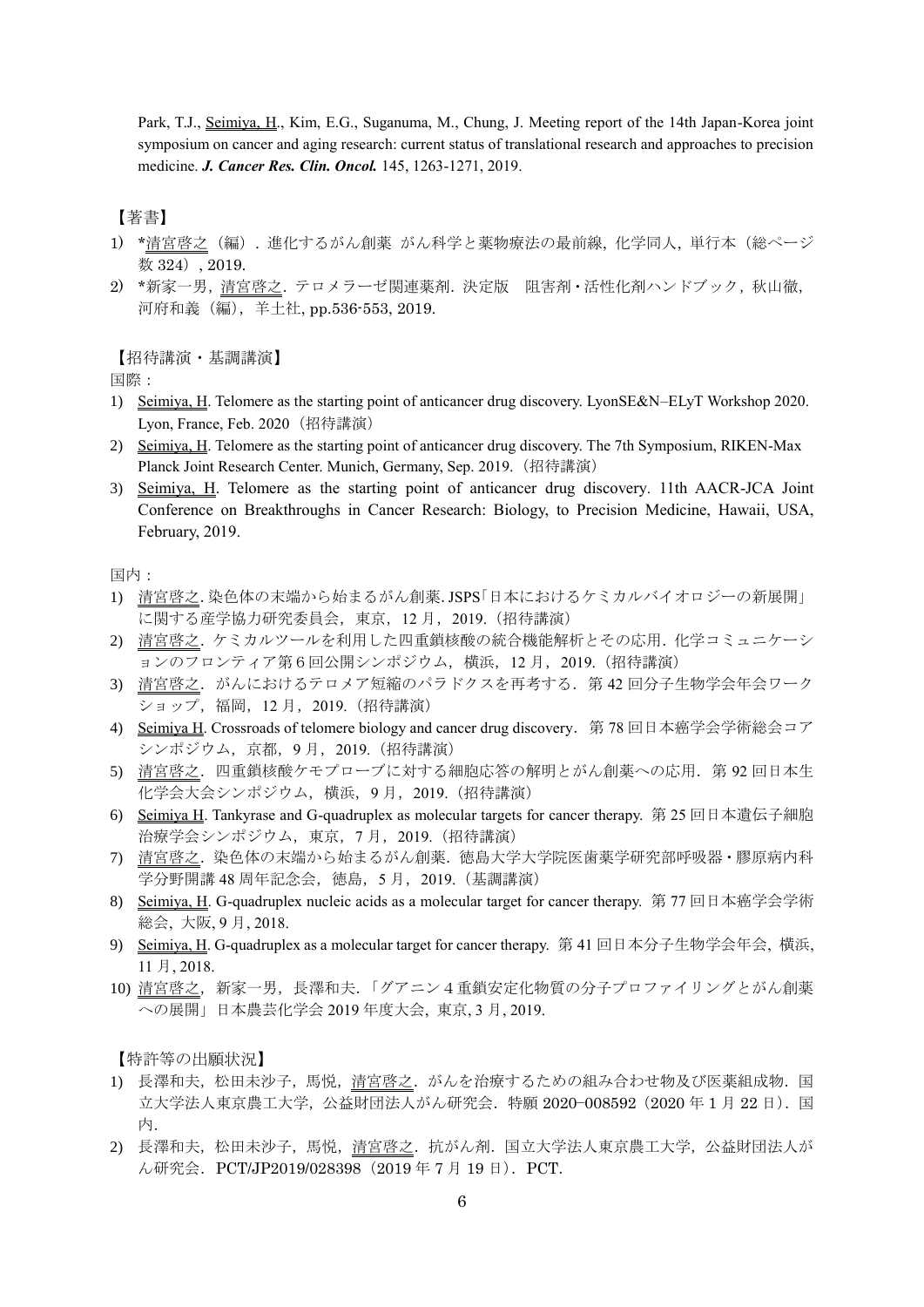3) 長澤和夫,松田未沙子,馬悦,清宮啓之. 抗膵がん剤. 東京農工大学,がん研究会. 特願 2018-136579 (2018/7/20). 国内.

【報道記事】

【受賞・表彰】

1) がん研究会学術賞、哺乳類における染色体テロメア伸長の分子メカニズム解明とその関連分子を 標的とした分子創薬、公益財団法人がん研究会、2019 年 1 月 4 日

【アウトリーチ活動】

- 1) がん研究会がん化学療法センター分子生物治療研究部の職場訪問会(東京, 2019 年 12 月 26 日) において、中学生(14名)に対して「ケミカルツールを基盤としたがん創薬」の研究紹介を行う とともに、細胞培養・顕微鏡観察・基本実験操作などの体験学習および対話学習を行った。
- 2) がん研究会がん化学療法センター分子生物治療研究部の職場訪問会(東京, 2019年7月25日)に おいて、中学生(15 名)に対して「ケミカルツールを基盤としたがん創薬」の研究紹介を行うと ともに、細胞培養・顕微鏡観察・基本実験操作などの体験学習および対話学習を行った。
- 3) がん研究会がん化学療法センター分子生物治療研究部の職場訪問会(東京, 2018年7月25日)に おいて、中学生(15 名)に対して「ケミカルツールを基盤としたがん創薬」の研究紹介を行うとと もに、細胞培養・顕微鏡観察・基本実験操作などの体験学習および対話学習を行った。
- 6. 齋藤大明(理化学研究所生命機能科学研究センター・研究員) SAITO, Hiroaki (Research Scientist, RIKEN Center for Biosystems Dynamics Research)

【原著論文, original journal】

- 1) \*Saito, H., Morishita, T., Mizukami, T., Nishiyama, K., Kawaguchi, K., Nagao, H. Free energy profiles of lipid translocation across pure POPC and POPC/CHOL bilayer: all-atom molecular dynamics study. *J. Phys.: Conf. Ser.* 1290 012020, 2019.
- 2) \*Otsuka, T., Okimoto, N., Saito, H., Taiji, M. Quantum chemical analysis of reaction indices and reaction path for drug molecules. *J. Phys.: Conf. Ser.* 1290 012021, 2019.
- 3) Nakao, H., Sugimoto, Y., Ikeda, K., Saito, H., \*Nakano, M. Structural Feature of Lipid Scrambling Model Transmembrane Peptides: Same-Side Positioning of Hydrophilic Residues and Their Deeper Position. *J. Phys. Chem. Lett.* 11, 1662−1667, 2020.
- 4) \*Saito, H., Morishita, T., Mizukami, T., Nishiyama, K., Kawaguchi, K., Nagao, H. Molecular dynamics study of binary POPC bilayers: molecular condensing effects on membrane structure and dynamics. *IOP Conf. Series: Journal of Physics: Conf. Series*, 1136, 012022, 1-9, 2018.
- 5) Aoyama, S., Kaiwa, J., Chantngarm, P., Tanibayashi, S., Saito, H., Hasegawa, M., \*Nishidate, K. Oxygen reduction reaction of FeN4 center embedded in graphene and carbon nanotube: Density functional calculations. *AIP Advances*, 8, 115113, 1-9, 2018.
- 6) Takaoka, Y., Iwahashi, M., Chini, A., Saito, H., Ishimaru, Y., Egoshi, S., Kato, N., Tanaka, M., Bashir, K., Seki, M., Solano, R., \*Ueda M., A rationally designed JAZ subtype-selective agonist of jasmonate perception. *NATURE COMMUNICATIONS*, 9:3654, 2019.
- 7) Nakao, H., Hayash, C., Ikeda, K., Saito, H., Nagao, H., \*Nakano, M. Effects of Hydrophilic Residues and Hydrophobic Length on Flip-Flop Promotion by Transmembrane Peptides. *J. Phys. Chem. B*, 122, 313-319, 2019.
- 8) Nakamura, S., Suzuki, S., Saito, H., \*Nishiyama, K. Cholesterol blocks spontaneous insertion of membrane proteins into liposomes of phosphatidylcholine. *The Journal of Biochemistry*, 163, 313–319, 2019.